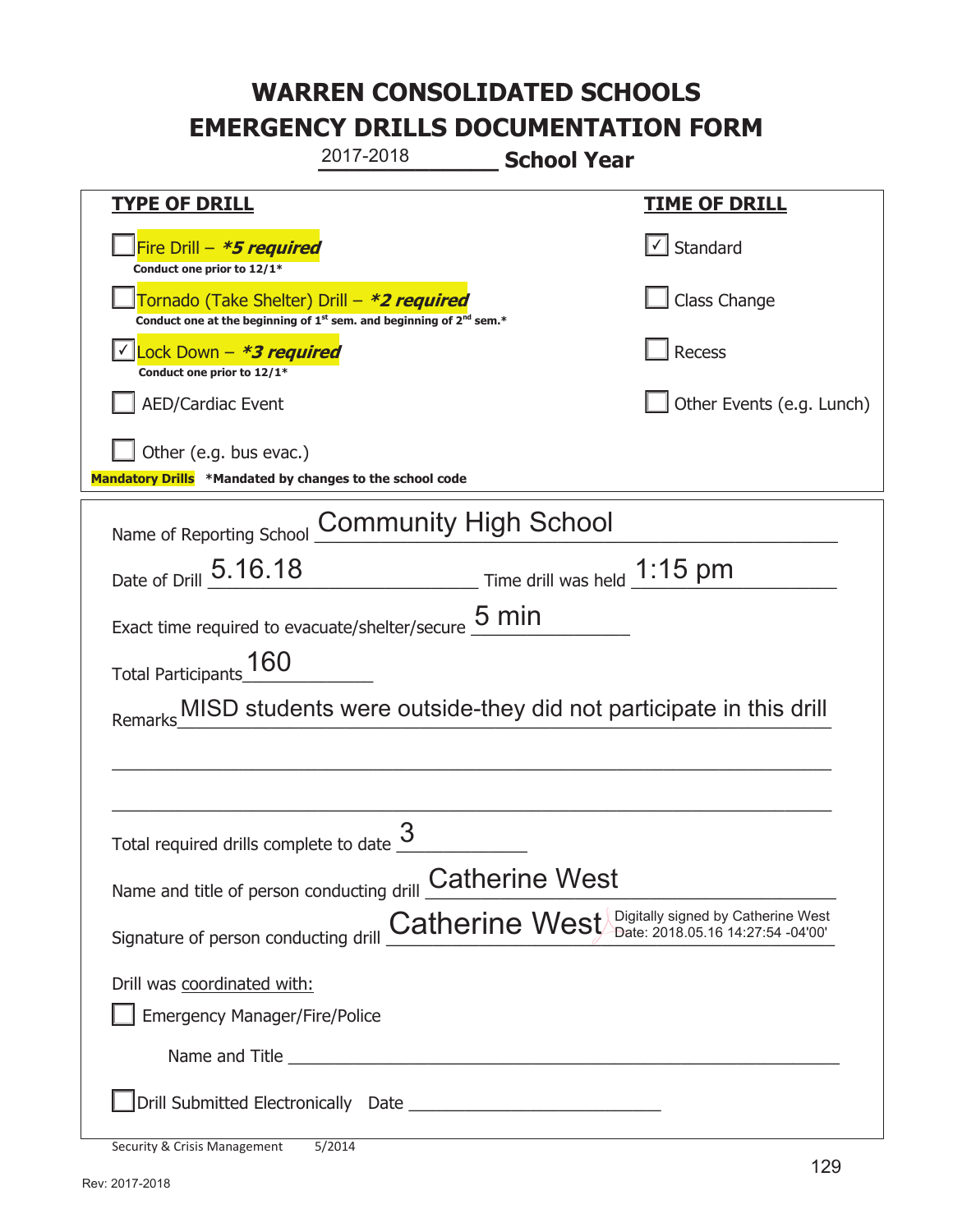**\_\_\_\_\_\_\_\_\_\_\_\_\_ School Year TYPE OF DRILL TIME OF DRILL**  <mark>▽ Fire Drill – *\*5 required* マイクレント マイクレント マイクレント マイクレント マイクレント マイクレント マイクレント マイクレント</mark> **Conduct one prior to 12/1\***   $\boxed{\sqrt}$  Standard 侊Tornado (Take Shelter) Drill – **\*2 required** Conduct one at the beginning of 1<sup>st</sup> sem. and beginning of 2<sup>nd</sup> sem.\* Class Change 侊Lock Down – **\*3 required Conduct one prior to 12/1\* Recess** AED/Cardiac Event and a set of the set of the set of the United States (e.g. Lunch) Other (e.g. bus evac.) **Mandatory Drills \*Mandated by changes to the school code**  Name of Reporting School **Community High School** Date of Drill  $\frac{5.14.18}{...}$  Time drill was held  $\frac{2:17}{...}$ Exact time required to evacuate/shelter/secure  $\frac{3 \text{ MIN}}{2}$ Total Participants 200 Remarks Community students and staff, with about 5 MISD staff.  $\_$  , and the set of the set of the set of the set of the set of the set of the set of the set of the set of the set of the set of the set of the set of the set of the set of the set of the set of the set of the set of th \_\_\_\_\_\_\_\_\_\_\_\_\_\_\_\_\_\_\_\_\_\_\_\_\_\_\_\_\_\_\_\_\_\_\_\_\_\_\_\_\_\_\_\_\_\_\_\_\_\_\_\_\_\_\_\_\_\_\_\_\_\_\_\_\_\_\_\_\_\_\_\_\_\_\_\_\_ Total required drills complete to date  $\frac{3}{2}$ Name and title of person conducting drill **Catherine West** Signature of person conducting drill **Catherine West** Digitally signed by Catherine West Signature of person conducting drill Drill was coordinated with: ܆ Emergency Manager/Fire/Police Name and Title **Example 20** and  $\overline{a}$  and  $\overline{b}$  and  $\overline{c}$  and  $\overline{d}$  and  $\overline{c}$  and  $\overline{c}$  and  $\overline{c}$  and  $\overline{c}$  and  $\overline{c}$  and  $\overline{c}$  and  $\overline{c}$  and  $\overline{c}$  and  $\overline{c}$  and  $\overline{c}$  and  $\overline{c}$ ܆Drill Submitted Electronically Date \_\_\_\_\_\_\_\_\_\_\_\_\_\_\_\_\_\_\_\_\_\_\_\_\_\_\_ 2017-2018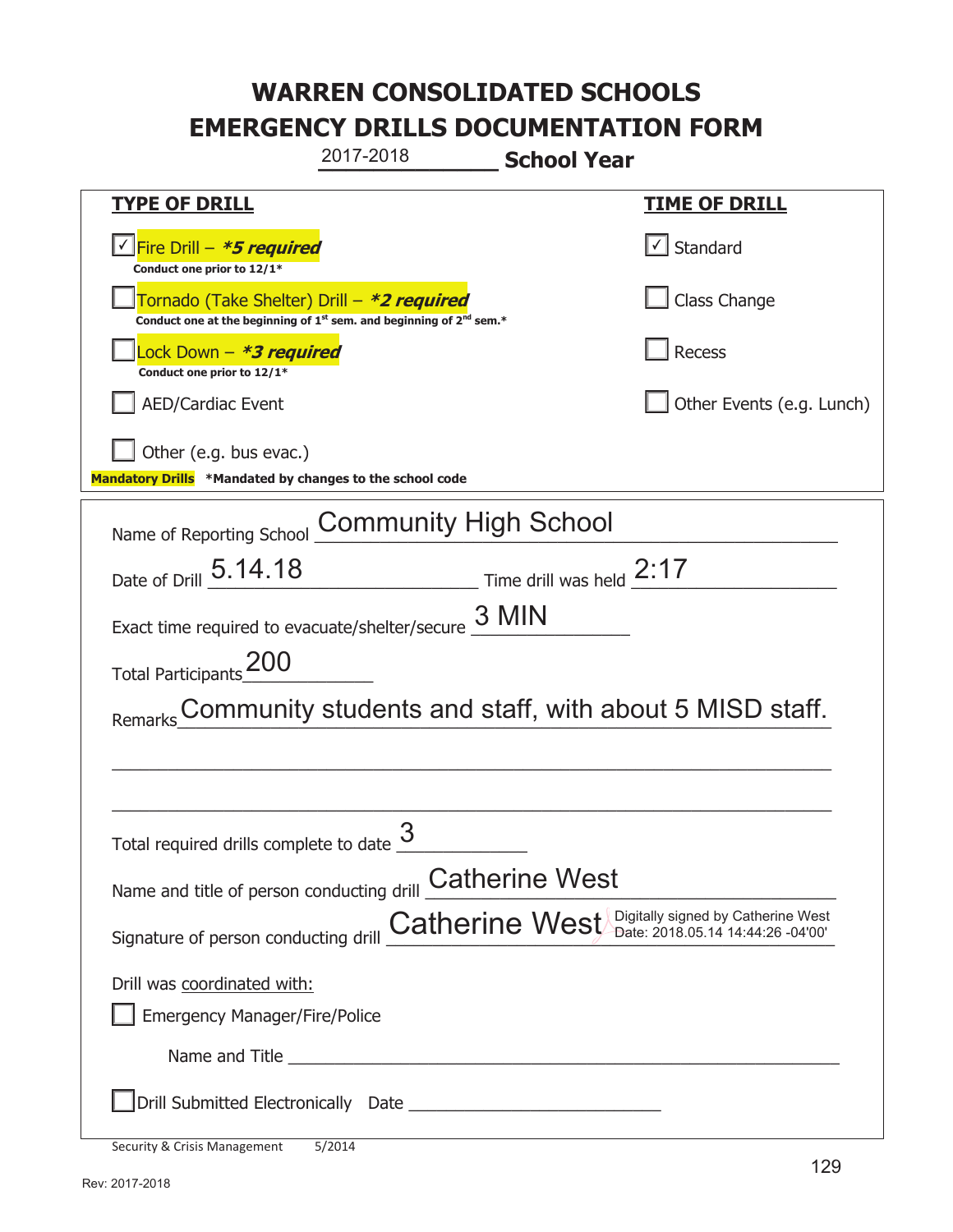|                                                                                                                                           | 2017-2018                    | <b>School Year</b>          |                           |  |
|-------------------------------------------------------------------------------------------------------------------------------------------|------------------------------|-----------------------------|---------------------------|--|
| <b>TYPE OF DRILL</b>                                                                                                                      |                              |                             | <u>TIME OF DRILL</u>      |  |
| Fire Drill - *5 required<br>Conduct one prior to 12/1*                                                                                    |                              |                             | $\vert$ Standard          |  |
| Tornado (Take Shelter) Drill – *2 required<br>Conduct one at the beginning of 1 <sup>st</sup> sem. and beginning of 2 <sup>nd</sup> sem.* |                              |                             | Class Change              |  |
| Lock Down – <b><i>*3 required</i></b><br>Conduct one prior to 12/1*                                                                       |                              |                             | Recess                    |  |
| <b>AED/Cardiac Event</b>                                                                                                                  |                              |                             | Other Events (e.g. Lunch) |  |
| Other (e.g. bus evac.)<br>Mandatory Drills *Mandated by changes to the school code                                                        |                              |                             |                           |  |
| Name of Reporting School                                                                                                                  | <b>Community High School</b> |                             |                           |  |
| Date of Drill 3.13.18                                                                                                                     |                              | Time drill was held $12:45$ |                           |  |
| Exact time required to evacuate/shelter/secure $\underline{4}$ min                                                                        |                              |                             |                           |  |
| Total Participants_300                                                                                                                    |                              |                             |                           |  |
| Remarks Includes Community High School and MISD students and staff.                                                                       |                              |                             |                           |  |
|                                                                                                                                           |                              |                             |                           |  |
|                                                                                                                                           |                              |                             |                           |  |
| Total required drills complete to date $\leq$                                                                                             | 2                            |                             |                           |  |
| Name and title of person conducting drill <b>Catherine West</b>                                                                           |                              |                             |                           |  |
| Signature of person conducting drill <b>Catherine West</b> Digitally signed by Catherine West                                             |                              |                             |                           |  |
| Drill was coordinated with:                                                                                                               |                              |                             |                           |  |
| <b>Emergency Manager/Fire/Police</b>                                                                                                      |                              |                             |                           |  |
|                                                                                                                                           |                              |                             |                           |  |
|                                                                                                                                           |                              |                             |                           |  |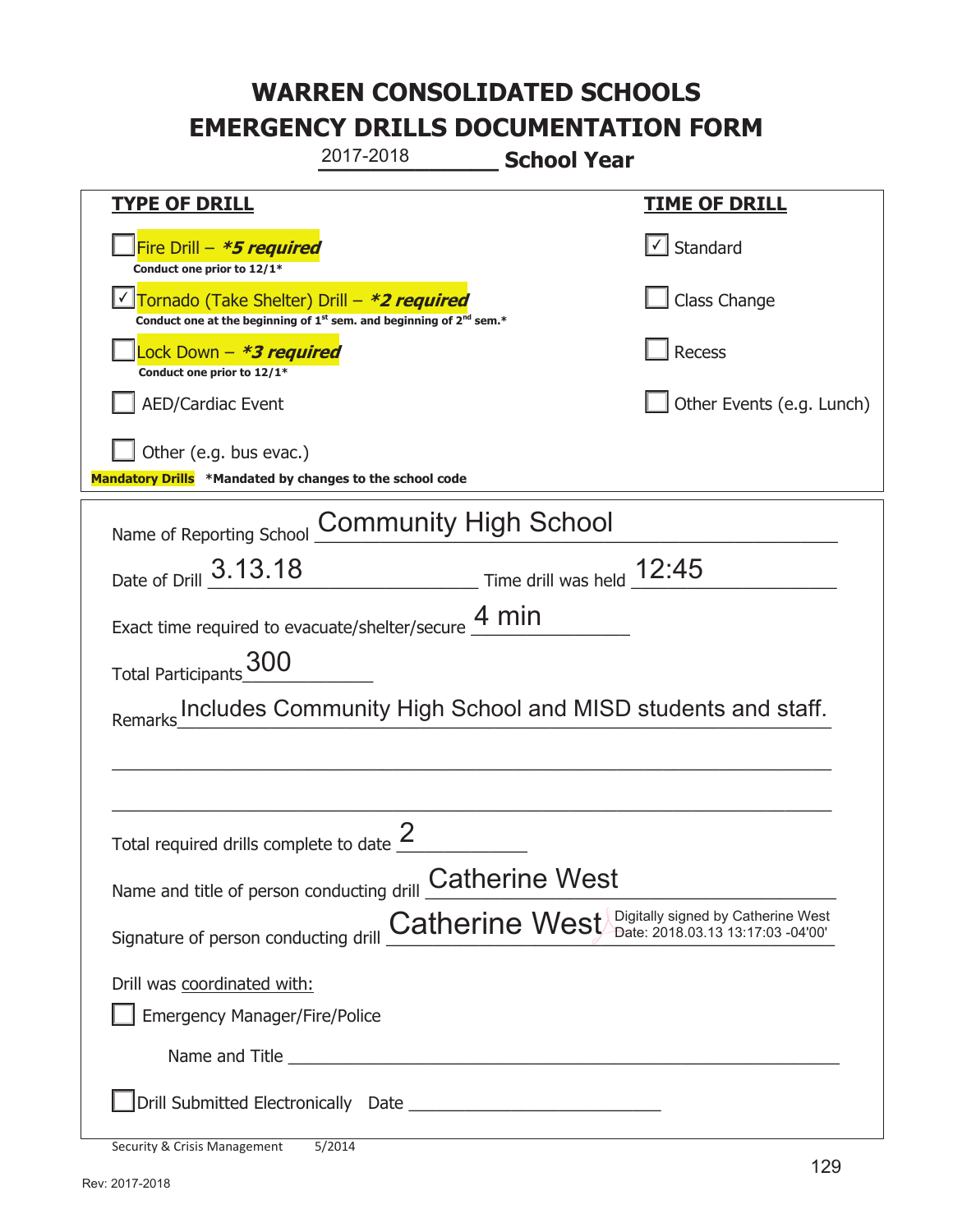**\_\_\_\_\_\_\_\_\_\_\_\_\_ School Year TYPE OF DRILL TIME OF DRILL**  侊Fire Drill – **\*5 required Conduct one prior to 12/1\***   $\boxed{\checkmark}$  Standard 侊Tornado (Take Shelter) Drill – **\*2 required Conduct one at the beginning of 1<sup>st</sup> sem. and beginning of 2<sup>nd</sup> sem.\*** Class Change 侊Lock Down – **\*3 required** ✔ **Conduct one prior to 12/1\* Recess** AED/Cardiac Event **AED/Cardiac Event Network Network Network Network Network Network Network Network Network Network Network Network Network Network Network Network Network Network Net** Other (e.g. bus evac.) **Mandatory Drills \*Mandated by changes to the school code**  Name of Reporting School **Community High School** Date of Drill  $\frac{03/01/2018}{2}$  Time drill was held  $\frac{1:30}{2}$ Exact time required to evacuate/shelter/secure  $6$  min. Total Participants 300 Remarks  $\_$  , and the set of the set of the set of the set of the set of the set of the set of the set of the set of the set of the set of the set of the set of the set of the set of the set of the set of the set of the set of th \_\_\_\_\_\_\_\_\_\_\_\_\_\_\_\_\_\_\_\_\_\_\_\_\_\_\_\_\_\_\_\_\_\_\_\_\_\_\_\_\_\_\_\_\_\_\_\_\_\_\_\_\_\_\_\_\_\_\_\_\_\_\_\_\_\_\_\_\_\_\_\_\_\_\_\_\_ Total required drills complete to date  $\frac{2}{\sqrt{2}}$ Name and title of person conducting drill **Catherine West** Signature of person conducting drill **Catherine West** Digitally signed by Catherine West Signature of person conducting drill Drill was coordinated with: ܆ Emergency Manager/Fire/Police Name and Title **Example 20**  $\sqrt{2}$  Drill Submitted Electronically Date  $3.1.18$ 2017-2018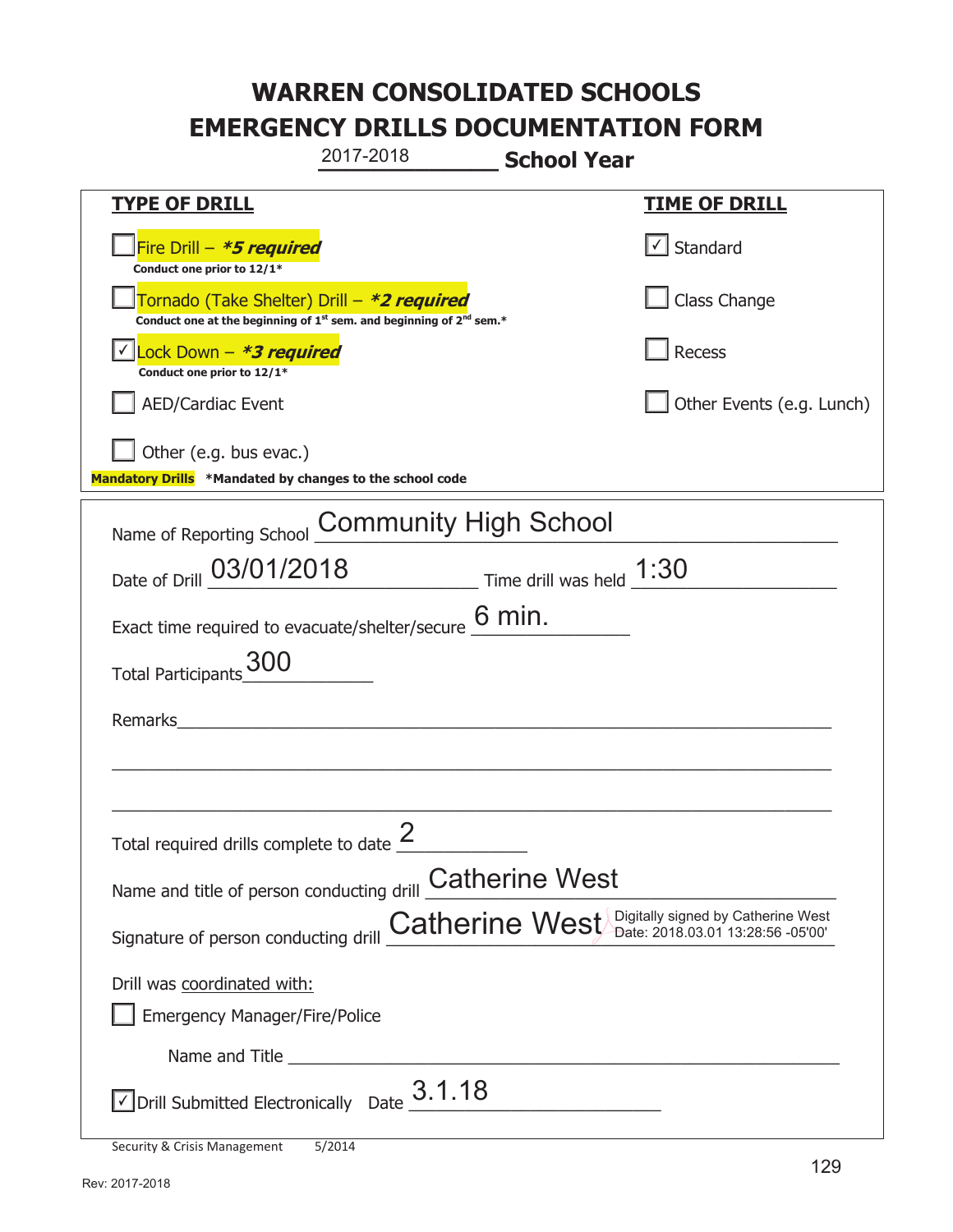**\_\_\_\_\_\_\_\_\_\_\_\_\_ School Year** 

| <u>TYPE OF DRILL</u>                                                                                                                      | <u>TIME OF DRILL</u>                                                    |  |  |  |
|-------------------------------------------------------------------------------------------------------------------------------------------|-------------------------------------------------------------------------|--|--|--|
| Fire Drill $-$ <b>*5 required</b><br>Conduct one prior to 12/1*                                                                           | √ Standard                                                              |  |  |  |
| Tornado (Take Shelter) Drill – *2 required<br>Conduct one at the beginning of 1 <sup>st</sup> sem. and beginning of 2 <sup>nd</sup> sem.* | <b>Class Change</b>                                                     |  |  |  |
| Lock Down - *3 required<br>Conduct one prior to 12/1*                                                                                     | <b>Recess</b>                                                           |  |  |  |
| <b>AED/Cardiac Event</b>                                                                                                                  | Other Events (e.g. Lunch)                                               |  |  |  |
| Other (e.g. bus evac.)<br>Mandatory Drills *Mandated by changes to the school code                                                        |                                                                         |  |  |  |
| <b>Community High School</b>                                                                                                              |                                                                         |  |  |  |
| Name of Reporting School                                                                                                                  |                                                                         |  |  |  |
| Date of Drill 1.10.18<br>$\frac{1.48}{2.40}$ Time drill was held $\frac{1.48}{2.40}$                                                      |                                                                         |  |  |  |
| Exact time required to evacuate/shelter/secure $\frac{3}{2}$ min.                                                                         |                                                                         |  |  |  |
|                                                                                                                                           |                                                                         |  |  |  |
| <b>Total Participants</b>                                                                                                                 |                                                                         |  |  |  |
| Remarks                                                                                                                                   |                                                                         |  |  |  |
|                                                                                                                                           |                                                                         |  |  |  |
|                                                                                                                                           |                                                                         |  |  |  |
| Total required drills complete to date                                                                                                    |                                                                         |  |  |  |
| Name and title of person conducting drill <b>Catherine A. West</b>                                                                        |                                                                         |  |  |  |
| Signature of person conducting drill <b>Catherine West</b>                                                                                | Digitally signed by Catherine West<br>Date: 2018.01.10 13:55:16 -05'00' |  |  |  |
| Drill was coordinated with:                                                                                                               |                                                                         |  |  |  |
| <b>Emergency Manager/Fire/Police</b>                                                                                                      |                                                                         |  |  |  |
|                                                                                                                                           |                                                                         |  |  |  |
|                                                                                                                                           |                                                                         |  |  |  |

Security & Crisis Management 5/2014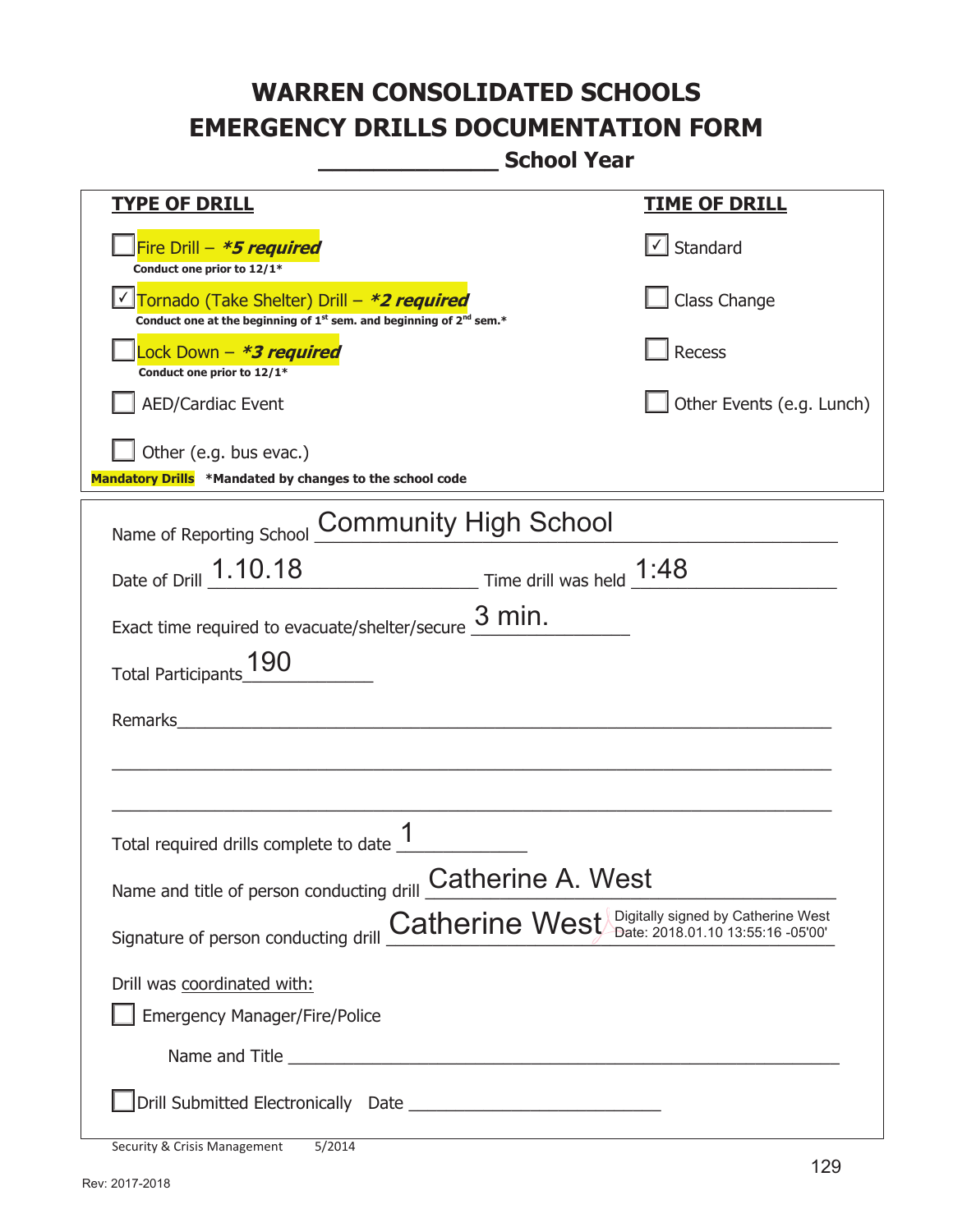**\_\_\_\_\_\_\_\_\_\_\_\_\_ School Year TYPE OF DRILL TIME OF DRILL**  <mark>▽ Fire Drill – *\*5 required* マイクレント マイクレント マイクレント マイクレント マイクレント マイクレント マイクレント マイクレント</mark> **Conduct one prior to 12/1\***   $\boxed{\sqrt}$  Standard 侊Tornado (Take Shelter) Drill – **\*2 required Conduct one at the beginning of 1<sup>st</sup> sem. and beginning of 2<sup>nd</sup> sem.\*** Class Change 侊Lock Down – **\*3 required Conduct one prior to 12/1\* Recess** AED/Cardiac Event **AED/Cardiac Event Network Network Network Network Network Network Network Network Network Network Network Network Network Network Network Network Network Network Net** Other (e.g. bus evac.) **Mandatory Drills \*Mandated by changes to the school code**  Name of Reporting School **Community High School** Date of Drill  $\frac{11.14.17}{...}$  Time drill was held  $\frac{2:06}{...}$ Exact time required to evacuate/shelter/secure  $3.5$  minutes Total Participants 200 Remarks\_\_\_\_\_\_\_\_\_\_\_\_\_\_\_\_\_\_\_\_\_\_\_\_\_\_\_\_\_\_\_\_\_\_\_\_\_\_\_\_\_\_\_\_\_\_\_\_\_\_\_\_\_\_\_\_\_\_\_\_\_\_\_\_\_\_\_\_\_\_  $\_$  , and the set of the set of the set of the set of the set of the set of the set of the set of the set of the set of the set of the set of the set of the set of the set of the set of the set of the set of the set of th \_\_\_\_\_\_\_\_\_\_\_\_\_\_\_\_\_\_\_\_\_\_\_\_\_\_\_\_\_\_\_\_\_\_\_\_\_\_\_\_\_\_\_\_\_\_\_\_\_\_\_\_\_\_\_\_\_\_\_\_\_\_\_\_\_\_\_\_\_\_\_\_\_\_\_\_\_ Total required drills complete to date  $\frac{3}{2}$ Name and title of person conducting drill **Cathy West** Signature of person conducting drill **Catherine West** Digitally signed by Catherine West Signature of person conducting drill Drill was coordinated with: ܆ Emergency Manager/Fire/Police Name and Title **Example 20** ܆Drill Submitted Electronically Date \_\_\_\_\_\_\_\_\_\_\_\_\_\_\_\_\_\_\_\_\_\_\_\_\_\_\_ 2017-2018 MISD students and ESL students were gone for the day, however, MISD staff was very slow exiting the building; some never left.<br>Remarks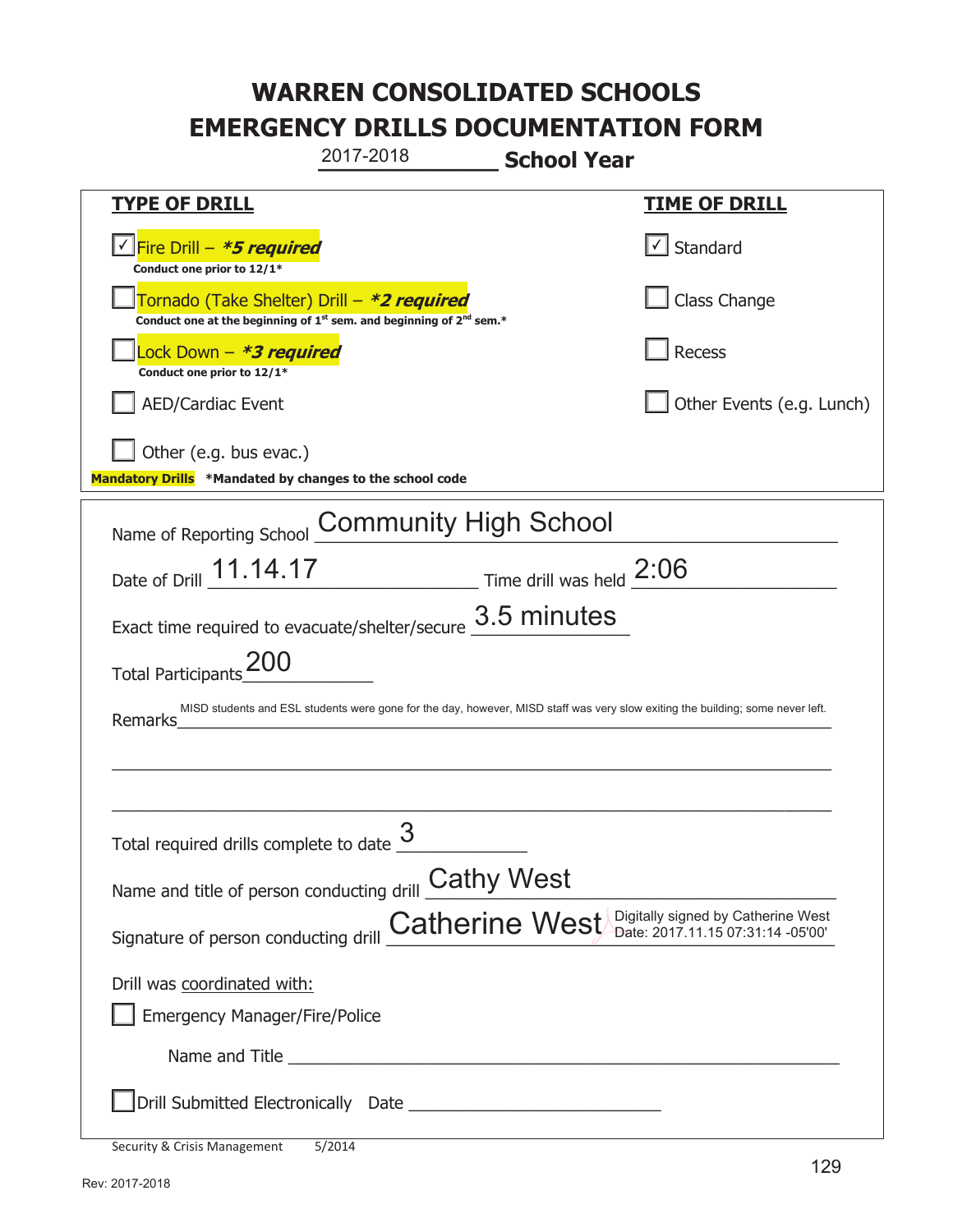**\_\_\_\_\_\_\_\_\_\_\_\_\_ School Year TYPE OF DRILL TIME OF DRILL**  侊Fire Drill – **\*5 required Conduct one prior to 12/1\***   $\boxed{\checkmark}$  Standard 侊Tornado (Take Shelter) Drill – **\*2 required** Conduct one at the beginning of 1<sup>st</sup> sem. and beginning of 2<sup>nd</sup> sem.\* Class Change 侊Lock Down – **\*3 required** ✔ **Conduct one prior to 12/1\* Recess** AED/Cardiac Event **AED/Cardiac Event Network Network Network Network Network Network Network Network Network Network Network Network Network Network Network Network Network Network Net** Other (e.g. bus evac.) **Mandatory Drills \*Mandated by changes to the school code**  Name of Reporting School COMMUNITY HIGH SCHOOL Date of Drill  $\overline{09.29.17}$  Time drill was held  $\overline{1:32}$ Exact time required to evacuate/shelter/secure  $\frac{5 \text{ min.}}{2}$ Total Participants\_150\_\_\_\_\_\_\_\_\_\_ Remarks one girl in the bathroom. one classroom was watching a movie during the drill. \_\_\_\_\_\_\_\_\_\_\_\_\_\_\_\_\_\_\_\_\_\_\_\_\_\_\_\_\_\_\_\_\_\_\_\_\_\_\_\_\_\_\_\_\_\_\_\_\_\_\_\_\_\_\_\_\_\_\_\_\_\_\_\_\_\_\_\_\_\_\_\_\_\_\_\_\_ Total required drills complete to date  $\frac{1}{\sqrt{1-\frac{1}{2}}\cdot\frac{1}{\sqrt{1-\frac{1}{2}}\cdot\frac{1}{\sqrt{1-\frac{1}{2}}\cdot\frac{1}{\sqrt{1-\frac{1}{2}}\cdot\frac{1}{\sqrt{1-\frac{1}{2}}\cdot\frac{1}{\sqrt{1-\frac{1}{2}}\cdot\frac{1}{\sqrt{1-\frac{1}{2}}\cdot\frac{1}{\sqrt{1-\frac{1}{2}}\cdot\frac{1}{\sqrt{1-\frac{1}{2}}\cdot\frac{1}{\sqrt{1-\frac{1}{2}}\cdot\$ Name and title of person conducting drill **Catherine A. West** Signature of person conducting drill **Catherine West** Digitally signed by Catherine West Signature of person conducting drill Drill was coordinated with: ܆ Emergency Manager/Fire/Police Name and Title **Example 20** Drill Submitted Electronically Date 2017-2018